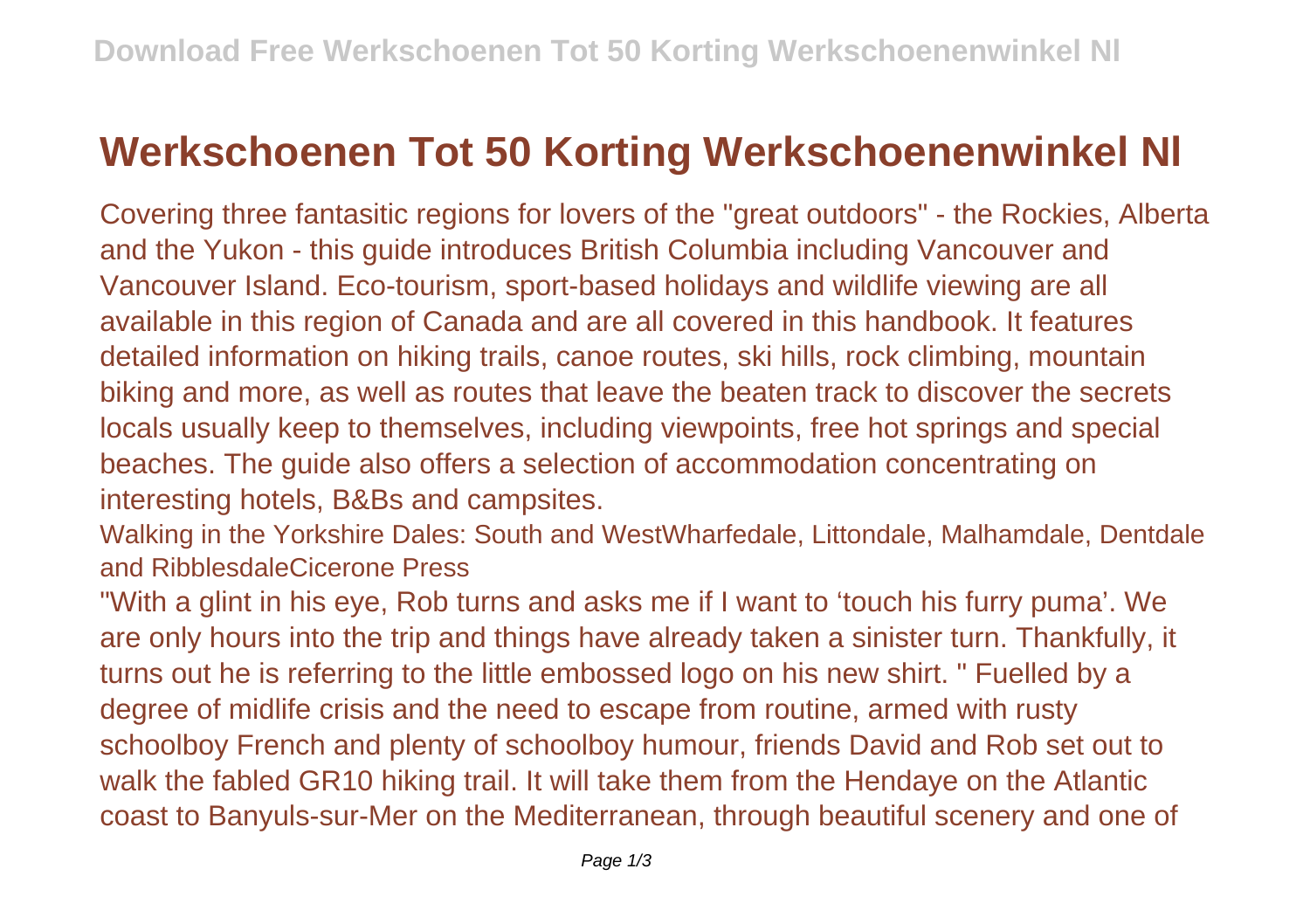the most spectacular mountain ranges in Europe. Just about perfect – if you can put aside the inevitable snoring-induced conflict and bad habits that result from two men spending over seven weeks in each other's company.

Anecdotes of the Guest family

A guidebook to 44 circular walks in the south and west of the Yorkshire Dales National Park, with bases including Sedbergh, Malham, Grassington, Skipton, Settle and Kirkby Lonsdale. The walks cover the valleys of Wharfedale, Littondale, Malhamdale, Ribblesdale and Dentdale - each with its own distinctive landscape and character. Also included is the Yorkshire Three Peaks, a 23 mile (37km) challenge to bag three summits - Pen-y-ghent, Whernside and Ingleborough. The walks range between 3.5 and 13 miles in length and showcase Yorkshire's diverse landscapes, beautiful views and rich heritage. With the exception of the Three Peaks walk, they are designed to suit most abilities: steeper sections are rare and usually short-lived. Detailed route description and 1:50,000 OS mapping are provided for each route, along with information on nearby points of interest and facilities. Highlights include delightful riverside walking in Wharfedale, spectacular views of the distant Howgills and Lake District Fells, and the arresting limestone cliffs of Malham Cove providing a wonderful introduction to this magnificent area.